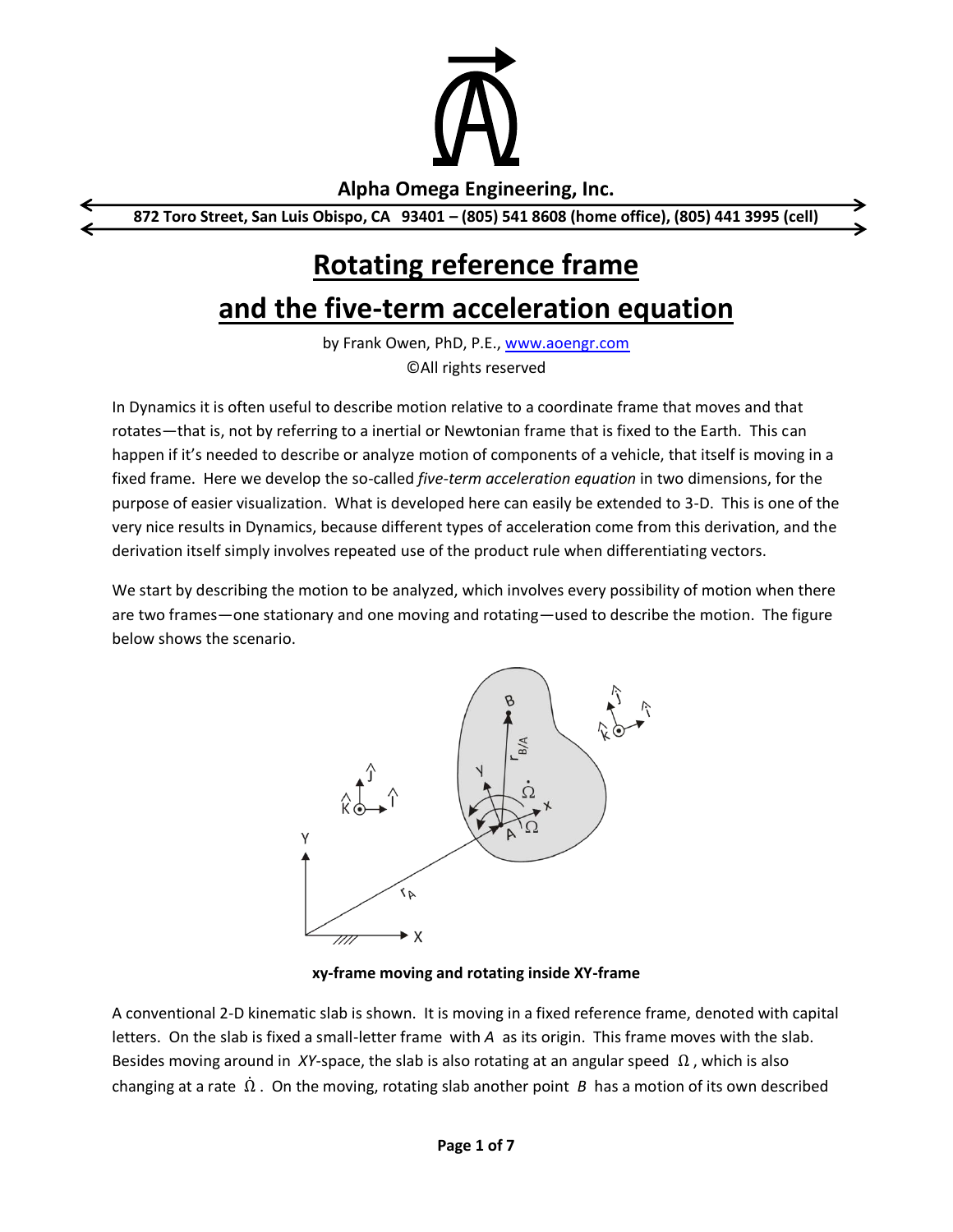in the little-letter coordinate system. Thus *B* moves relative to *A* , and this motion is described relative to the slab.

#### **Position**

We are interested in the motion of *B* in the *XY*-frame, since the absolute motion is what Newton's Second Law applies to. We start with

$$
\vec{r}_B = \vec{r}_A + \vec{r}_{B/A}
$$

To see how  $\vec{r}_B$  changes with time, it is useful to break it up into magnitudes and directions using unit vectors. Thus

$$
\vec{r}_B = r_{AX}\hat{I} + r_{AY}\hat{J} + r_{B/A-x}\hat{t} + r_{B/A-y}\hat{J}
$$

Since  $\vec{r}_{B/A}$  is a vector described in the little-letter coordinate system, it is more natural to express it in terms of  $\hat{i}$  and  $\hat{j}$  components.

#### **Velocity**

By definition

 $\vec{v}_B = \vec{r}_B$ ֧֦֧֦֧֦֧֦֧֦֧֓֝֝֜

We use the product rule to differentiate  $\vec{r}_B$ . So

$$
\vec{v}_B = \dot{\vec{r}}_B = \dot{r}_{AX} \hat{I} + r_{AX} \dot{\hat{I}} + \dot{r}_{AY} \hat{J} + r_{AY} \dot{\hat{J}} + \dot{r}_{B/A-x} \hat{i} + r_{B/A-x} \dot{\hat{i}} + \dot{r}_{B/A-y} \hat{j} + r_{B/A-y} \dot{\hat{j}}
$$

Since  $\hat{I}$  and  $\hat{J}$  are fixed,  $\dot{\hat{I}}$  and  $\dot{\hat{J}}$  are both 0. So

$$
\vec{v}_B = \dot{r}_{AX} \hat{I} + \dot{r}_{AY} \hat{J} + \dot{r}_{B/A-x} \hat{i} + r_{B/A-x} \dot{\hat{i}} + \dot{r}_{B/A-y} \hat{j} + r_{B/A-y} \dot{\hat{j}}
$$

All  $\dot{r}$  are changes in the magnitudes of the corresponding  $r$  vectors, which are speed-ups or slowdowns. They are velocities, by definition. Thus

$$
\vec{v}_B = v_{AX} \hat{I} + v_{AY} \hat{J} + v_{B/A-x} \hat{I} + v_{B/A-y} \hat{J} + r_{B/A-x} \hat{I} + r_{B/A-y} \hat{J}
$$

Now we need to find expressions for  $\hat{i}$  and  $\hat{j}$ . Since they are unit vectors, they do not change length; they only change direction. They are fixed to the rotating slab *AB* , so their changing depends solely on the slab rotation. The figure below shows this rotation in a magnified view.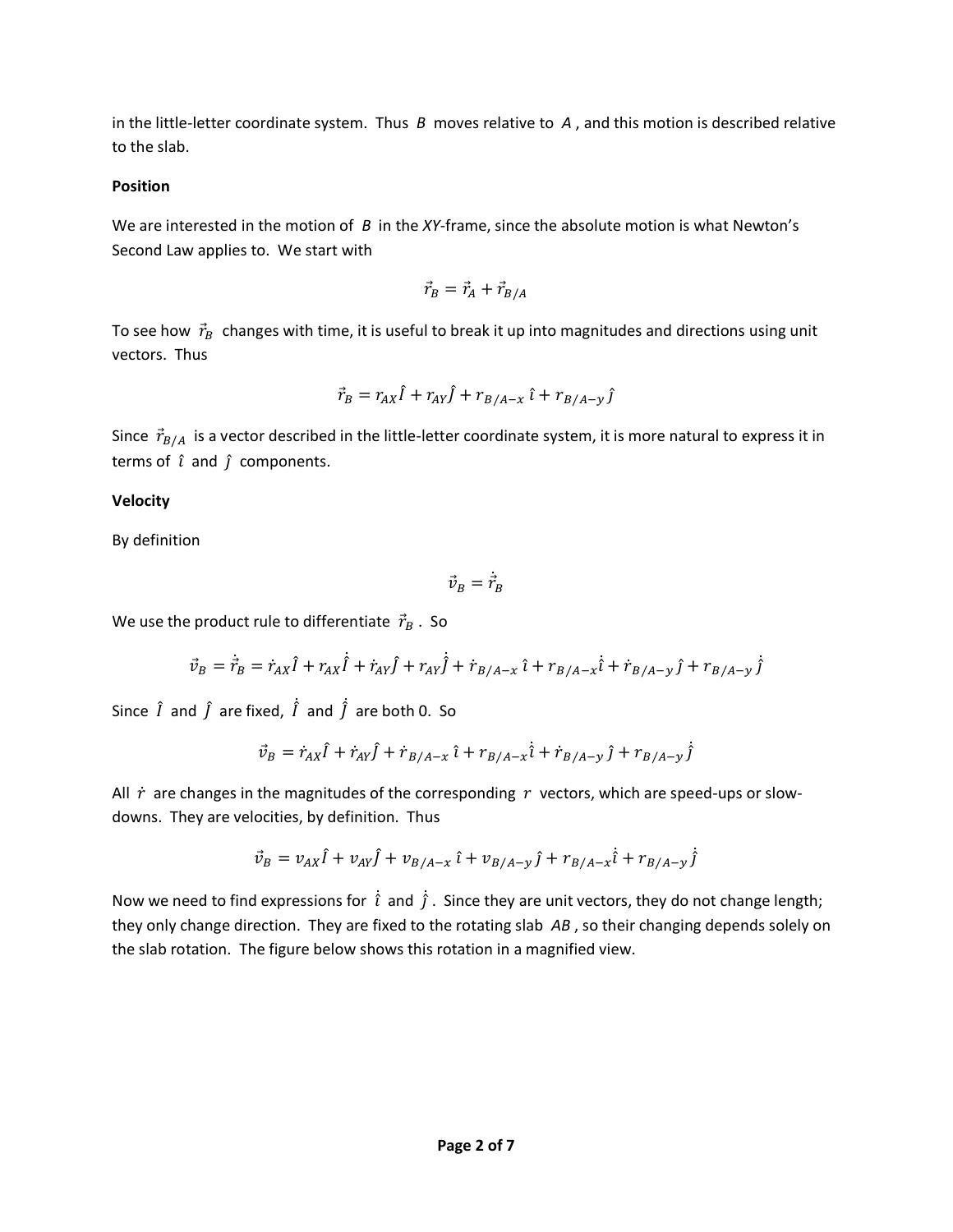

**Rotation of unit vectors**

After a short  $\Delta t$ , the slab has turned a small angle  $\Delta\theta$  counter-clockwise. The change in the unit vector ̂ is shown as ∆̂. The change in ̂is shown as ∆̂. As *t* is made shorter and shorter, ∆ ̂ becomes perpendicular to  $\hat{i}$ , that is, rotated 90° counter-clockwise to  $\hat{i}$ , thus in the  $\hat{j}$ -direction.  $\Delta \hat{j}$  is directed in the  $-\hat{i}$ -direction. In the limit, the magnitude of  $\Delta \hat{i}$  approaches the arc length. Since  $\hat{i}$  is a unit vector, the arc length is  $1^*\Delta\theta$ . So  $\Delta \hat{i} = \Delta\theta \hat{j}$ . From this, in the limit,

$$
\dot{\hat{\imath}} = \frac{\Delta \hat{\imath}}{\Delta t} = \frac{\Delta \theta}{\Delta t} \hat{j} = \Omega \hat{j}
$$

And

$$
\dot{j} = \frac{\Delta \hat{j}}{\Delta t} = \frac{\Delta \theta}{\Delta t} (-i) = -\Omega \hat{i}
$$

Now we can substitute these into the equation for  $\vec{v}_B$ .

$$
\vec{v}_B = v_{AX} \hat{I} + v_{AY} \hat{J} + v_{B/A-x} \hat{\iota} + v_{B/A-y} \hat{J} + r_{B/A-x} \Omega \hat{J} - r_{B/A-y} \Omega \hat{\iota}
$$

Reorganizing

$$
\vec{v}_B = v_{AX} \hat{I} + v_{AY} \hat{J} + (v_{B/A-x} - r_{B/A-y} \Omega) \hat{i} + (v_{B/A-y} + r_{B/A-x} \Omega) \hat{j}
$$

On the right-hand side, after the first two terms, all of the terms have "*B*/*A*" in them. This indicates that the location and velocity of *B* is expressed in the little-letter coordinate system. Since we already have a lower-case *x* or *y* in the subscript, the "*B*/*A*" is somewhat redundant, and we shall dispense with it. Thus

$$
\vec{v}_B = v_{AX} \hat{I} + v_{AY} \hat{J} + (v_x - r_y \Omega) \hat{i} + (v_y + r_x \Omega) \hat{j}
$$

Note that there are two velocities in the little-letter system. In the term  $v_x - r_y \Omega$ , for example,  $v_x$  is the rate of lengthening of the  $\vec{r}_x$  vector, while  $r_x \Omega$  is a tangential velocity due purely to the rotation of the slab. Note that even if *B* were fixed to the plate, so that  $v_x = 0$ , *B* still has a velocity due to the rotation of the plate and the location of *B* away from the *xy*-origin.

We can use this equation to reconstruct a vector version of  $\vec{v}_B$  that does not include unit vectors.

$$
\vec{v}_B = \vec{v}_A + \vec{v}_{xy} + \overrightarrow{\Omega} \times \vec{r}_{xy}
$$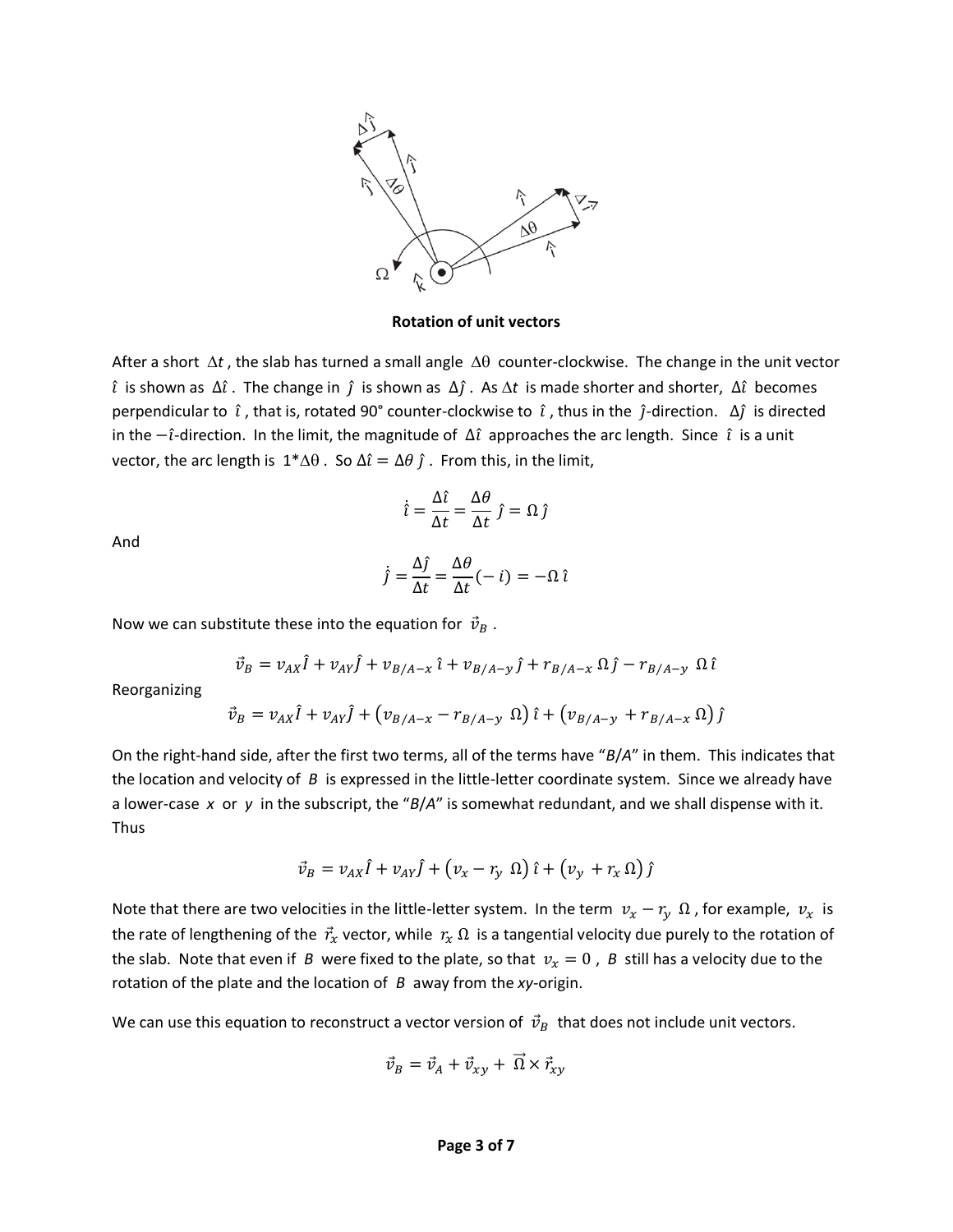Since  $\vec{\Omega} \times \vec{r}_{xy}$  is due to  $\Omega$ , we can call this velocity  $\vec{v}_{\Omega}$ . Then

$$
\vec{v}_B = \vec{v}_A + \vec{v}_{xy} + \vec{v}_{\Omega}
$$

This is the *three-term velocity equation*. Recall that the subscript *xy* is a shorthand for *B*/*A* . If *B* is a fixed point on a component, then  $v_{xy} = 0$ . The term  $\vec{\Omega} \times \vec{r}_{xy}$  is thus  $\vec{v}_{B/A}$ . Thus the derived formula is the well-known relative velocity formulae

$$
\vec{v}_B = \vec{v}_A + \vec{v}_{B/A}
$$

$$
\vec{v}_{B/A} = \vec{\omega}_{AB} \times \vec{r}_{B/A}
$$

We've seen so far how the three-term velocity equation results from vector differentiation. A physical picture of what is at play is shown in the figure below.



**Three velocities that result from differentiating displacement vector**

 $\vec{v}_A$  is just the translational movement of the *xy*-origin in the *XY*-frame.  $\vec{v}_{xy}$  is the translational motion of point *B* in the *xy*-frame, that is, on the slab.  $\vec{v}_{\Omega}$  is the motion of *B* due to the rotation of the slab.

#### **Acceleration**

By definition

 $\vec{a}_B = \vec{v}_B$ ֧֧֢֖֧֧֧֧ׅ֧ׅ֧ׅ֧ׅ֧ׅ֧֧֧֧֧֧֧֧֧֧֚֚֚֚֚֚֚֚֚֚֚֚֚֚֚֚֚֚֝֝֝֓֝֓֜֜֜֜֜֓֜֝֬

We start with the three-term velocity equation in its detailed form above, so that we can see what accelerations result from what differentiations.

$$
\vec{v}_B = v_{AX}\hat{\mathbf{i}} + v_{AY}\hat{\mathbf{j}} + (v_{B/A-x} - r_{B/A-y} \Omega)\hat{\mathbf{i}} + (v_{B/A-y} + r_{B/A-x} \Omega)\hat{\mathbf{j}}
$$
\n
$$
\vec{v}_B = \vec{v}_{AX}\hat{\mathbf{i}} + v_{AX}\hat{\mathbf{i}} + \vec{v}_{AY}\hat{\mathbf{j}} + v_{AY}\hat{\mathbf{j}} + (\vec{v}_x - \vec{r}_y \Omega - r_y \Omega)\hat{\mathbf{i}} + (v_x - r_y \Omega)\hat{\mathbf{i}} + (\vec{v}_y + \vec{r}_x \Omega + r_x \Omega)\hat{\mathbf{j}} + (v_y + r_x \Omega)\hat{\mathbf{j}}
$$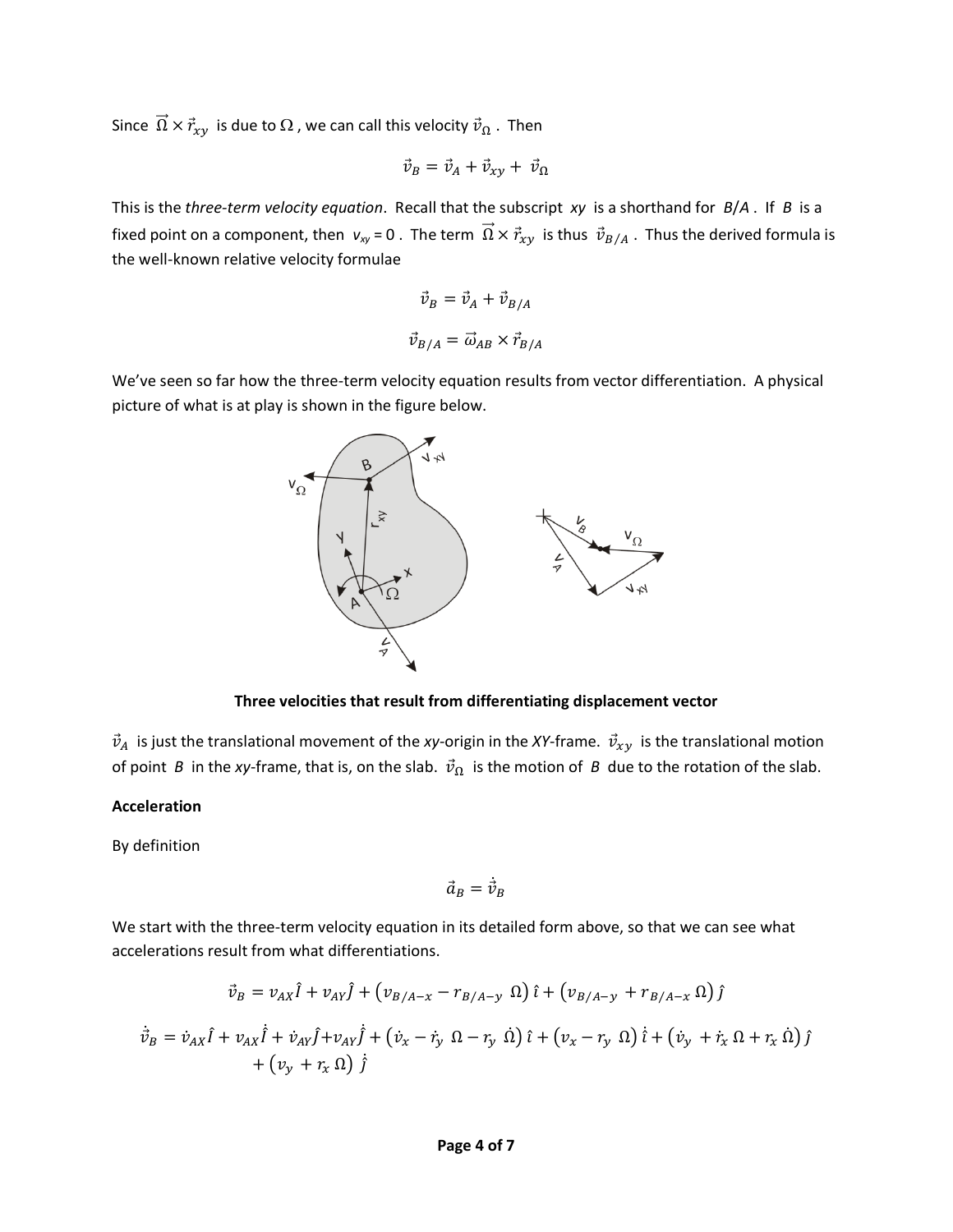Again  $\hat{I}$  and  $\hat{J}$  belong to the fixed frame, so they don't change and are 0. Also we can substitute in the results for  $\hat{i}$  and  $\hat{j}$  previously calculated.  $\dot{r}$  is  $v$  , and  $\dot{v}$  is  $a$  .

$$
\dot{\vec{v}}_B = a_{AX}\hat{i} + a_{AY}\hat{j} + (a_x - v_y \Omega - r_y \Omega)\hat{i} + (v_x - r_y \Omega)\Omega \hat{j} + (a_y + v_x \Omega + r_x \Omega)\hat{j} \n+ (v_y + r_x \Omega)(-\Omega \hat{i})
$$
\n
$$
\vec{a}_B = a_{AX}\hat{i} + a_{AY}\hat{j} + (a_x - 2v_y \Omega - r_y \Omega - r_x \Omega^2)\hat{i} + (a_y + 2v_x \Omega + r_x \Omega - r_y \Omega^2)\hat{j}
$$

This is the *five-term acceleration equation*. The five accelerations, though they arose simply from applying the product rule to vector differentiation, can be ascribed definitive physical meaning. Let's define them first with a shorthand notation and then discuss their characteristics.

- 1.  $\vec{a}_A = a_{AX} \hat{I} + a_{AY} \hat{J}$ , the acceleration of point *A* in the fixed *XY*-frame
- 2.  $\vec{a}_{xy} = a_x \hat{i} + a_y \hat{j}$ , the acceleration of *B* within the moving, rotating *xy*-frame
- 3.  $\vec{a}_c = -2v_y \Omega \hat{i} + 2v_x \Omega \hat{j}$ , the Coriolis acceleration of *B*
- 4.  $\vec{a}_t = -r_\nu \ \dot{\Omega} \hat{\imath} + r_\nu \ \dot{\Omega} \hat{\jmath}$ , the tangential acceleration of *B*
- 5.  $\vec{a}_n = -r_x \Omega^2 \hat{i} r_y \Omega^2 \hat{j}$ , the normal acceleration of *B*

So

$$
\vec{a}_B = \vec{a}_A + \vec{a}_{xy} + \vec{a}_C + \vec{a}_t + \vec{a}_n
$$

 $\vec{a}_A$  and  $\vec{a}_{xy}$  are both independent accelerations and do not involve the rotation of the slab. Normally in an analysis they will have to be given or observed. The other three accelerations do involve the rotation of the slab.  $\vec{a}_t$  involves a speed-up of the tangential velocity,  $\vec{v}_\Omega$  , simply because the spin speed is increasing...or a slow-down in  $\vec{v}_{\Omega}$  because the spin speed is decreasing.  $\vec{a}_n$  is due to the constant change in direction of  $\vec{v}_{\Omega}$  as it seemingly rotates about *A* . Note that this is directed opposite to  $\vec{r}_{xy}$ , which is  $\vec{r}_{B/A}$ . The third term, Coriolis acceleration, is the most puzzling and misunderstood of the five. It results from a combination of movements: movement on the slab while it is rotating. It was not even known until long after Newton developed his three laws and Euler extended them to rigid bodies. I have written a separate article on Coriolis acceleration that can be found at [www.aoengr.com/Dynamics/CoriolisAcceleration.pdf.](http://www.aoengr.com/Dynamics/CoriolisAcceleration.pdf)

The three accelerations involving  $\vec{\Omega}$  can also be cast as cross products.

- 3.  $\vec{a}_C = 2 \vec{\Omega} \times \vec{v}_{xy}$ , the Coriolis acceleration of *B*
- 4.  $\vec{a}_t = \dot{\vec{\Omega}} \times \vec{r}_{xy}$  , the tangential acceleration of  $B$
- 5.  $\vec{a}_n = \vec{\Omega} \times (\vec{\Omega} \times \vec{r}_{xy})$ , the normal acceleration of *B*

That these are equivalent to the unit-vector versions above can be seen as follows. The magnitude equivalency can be verified by inspection. The directions can be seen in that in 2-D, positive  $\vec{\Omega}$  and  $\vec{\Omega}$ ֧֦֧֢֦֧֦֧֦֧֦֧֦֧֦֧֢֢ׅ֦֧ׅ֧ׅ֧֦֧ׅ֧֦֧ׅ֧ׅ֧֓֜֜֜֓֜֓֜֓֜֓֜֓ point out of the slab. Pre-crossing them with a vector produces a vector that is rotated 90° to the right of the second vector in the cross-product. Also, since both  $\vec{\Omega}$  and  $\vec{\Omega}$  point in the  $\hat{k}$  direction (if they ֧ׅׅ֧ׅ֧ׅ֧ׅ֧ׅ֧֢ׅ֧ׅ֧ׅ֧ׅ֧ׅ֧ׅ֧ׅ֧ׅ֧֚֚֚֚֚֚֚֚֚֚֚֚֚֚֚֚֡֡֓֡֡֡֡֓֡֡֡֜֓֡֟֓֡֟֜֓֜֓֜֓֜֓֜֓֜֜֜֜֜֜ are positive), they will convert  $\hat{i}$ -components into  $\hat{j}$ -components and  $\hat{j}$ -components into  $-\hat{i}$ -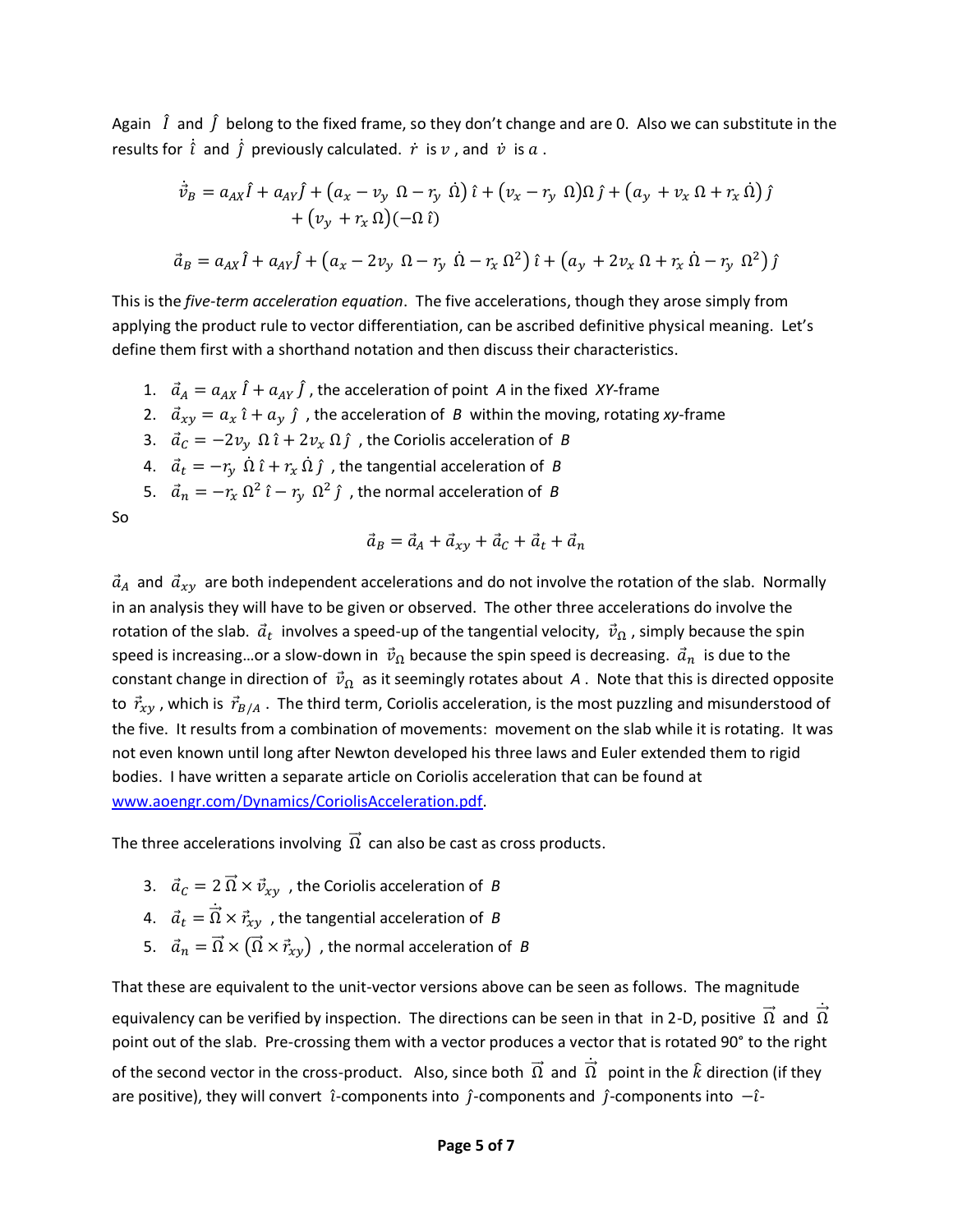components. Note that  $\vec{a}_{\mathcal{C}}$  and  $\vec{a}_{t}$  have y-components in the  $-i$ -direction and x-components in the  $\hat{j}$ -direction. With  $\vec{a}_n$ , there is a double pre-crossing by  $\vec{\Omega}$ . Thus the direction is turned 180° around from  $\vec{r}_{xy}$ . In the second pre-cross, the *x*-components that had been turned into the  $\hat{j}$ -direction get turned another 90° into the  $-\hat{i}$ -direction. Note that in the unit-vector version of  $\vec{a}_n$ , x-components stay as  $\hat{i}$ -components, and *y*-components stay as  $\hat{j}$ -components...but both are now negative.



**Five accelerations with a rotating frame**

The figure above shows an example of the five accelerations.  $\vec{a}_A$  and  $\vec{a}_{xy}$  are independent and could be drawn in any direction. The Coriolis acceleration is perpendicular and to the left of  $\vec{v}_{xy}$  since the slab is rotating counter-clockwise.  $\vec{a}_t$  is perpendicular and to the left of the line from A to B since  $\vec{\Omega}$ ֧֦֧֢֦֧֦֧֦֧֦֧֦֧֦֧֢֢ׅ֦֧ׅ֧ׅ֧֦֧ׅ֧֦֧ׅ֧ׅ֧֓֜֜֜֓֜֓֜֓֜֓֜֓ is counter-clockwise.  $\vec{a}_n$  leads from *B* back toward the apparent center of rotation at *A*.

Though this is explained in 2-D for visualization purposed, it is equally valid for 3-D.

Also noteworthy is that the center of rotation of the slab does not have to be at *A* . It does look to an observer at *A* as if the slab is rotating about him. But the rotation point does not even have to be fixed. It could change with time, like an instant center does, in the general case. It could even be, if we take the special case of *B* not moving on the slab, that *B* is the center of rotation. But all of the above is still true, and we can center our rotating coordinate system at any point on the slab. I would like to work out this counter-case at some point, just to demonstrate it.

#### **Relationship between large- and small-letter coordinate systems**

In the three-term velocity equation and in the five-term acceleration equation, the first term on the right will be in the large-letter coordinate system and the rest in the small-letter coordinate system. It will be desired to get everything in the large-letter system, so expressions need to be worked out for  $\hat{i}$ ,  $\hat{j}$  , and  $\hat{k}$  in terms of  $\hat{I}$  ,  $\hat{J}$  , and  $\hat{K}$  . We return to the original drawing, which explained the scenario, and focus on the two sets of unit vectors.